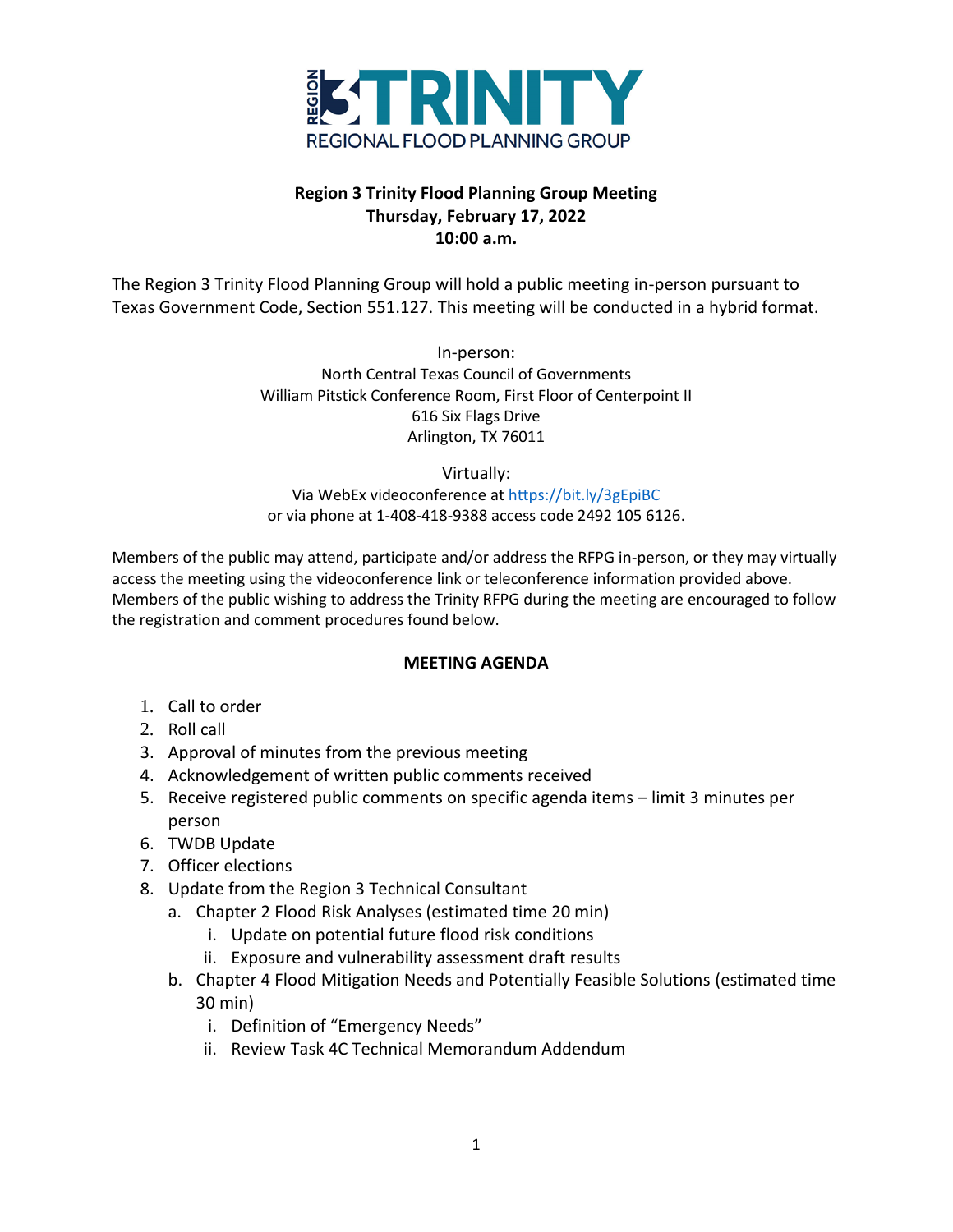- iii. Consider approval of Technical Memorandum Addendum to be submitted to TWDB by March 7, 2022 with understanding that attachments are being updated as appropriate
- iv. Task 4B Full Analysis Components
- c. Overview and approach to Chapter 5 Recommendation of FMEs, FMSs, and FMPs (estimated time 20 min)
- d. Overview and approach to Chapter 6 Impacts of Regional Flood Plan (estimated time 15 min)
- e. Overview and approach to Chapter 7 Flood Response Information and Activities (estimated time 15 min)
- f. Discussion on Chapter 8 Administrative, Regulatory and Legislative Recommendations (estimated time 10 min)
- g. Public outreach updates (estimated time 15 min)
- 9. Updates from liaisons for adjoining coastal regions
	- a. Region 5 Neches RFPG
	- b. Region 6 San Jacinto RFPG
- 10. Updates from Planning Group Sponsor
- 11. Review administrative costs requiring certification
- 12. Receive registered general public comments limit 3 minutes per person
- 13. Announcements
- 14. Confirm meeting date for next meeting
- 15. Consider agenda items for next meeting
- 16. Adjourn

### ORAL PUBLIC COMMENTS

If you wish to provide oral public comments at the meeting, you are encouraged to register in advance by emailing Reyne Telles at [info@trinityrfpg.org](mailto:info@trinityrfpg.org) no later than 9:00 a.m. on February 17, 2022, providing your name, phone number, email address and who are you representing, and indicating if you wish to comment on a specific agenda item or provide general comments. During the meeting, those who have registered to speak, either in-person or virtually, will be called upon by the Chair during the appropriate comment period. At the discretion of the Chair, unregistered attendees who wish to speak may also have the opportunity to provide oral comments during the public comment periods of the agenda.

- Those participating by videoconference will be asked to use the "raise hand" function, visible by hovering the cursor over the attendee's name onscreen, to indicate their interest in speaking during the appropriate public comment period.
- Those participating by teleconference will be asked to enter \*3 to indicate their interest in speaking and to be placed into the queue in order to be called upon during the appropriate public comment period.